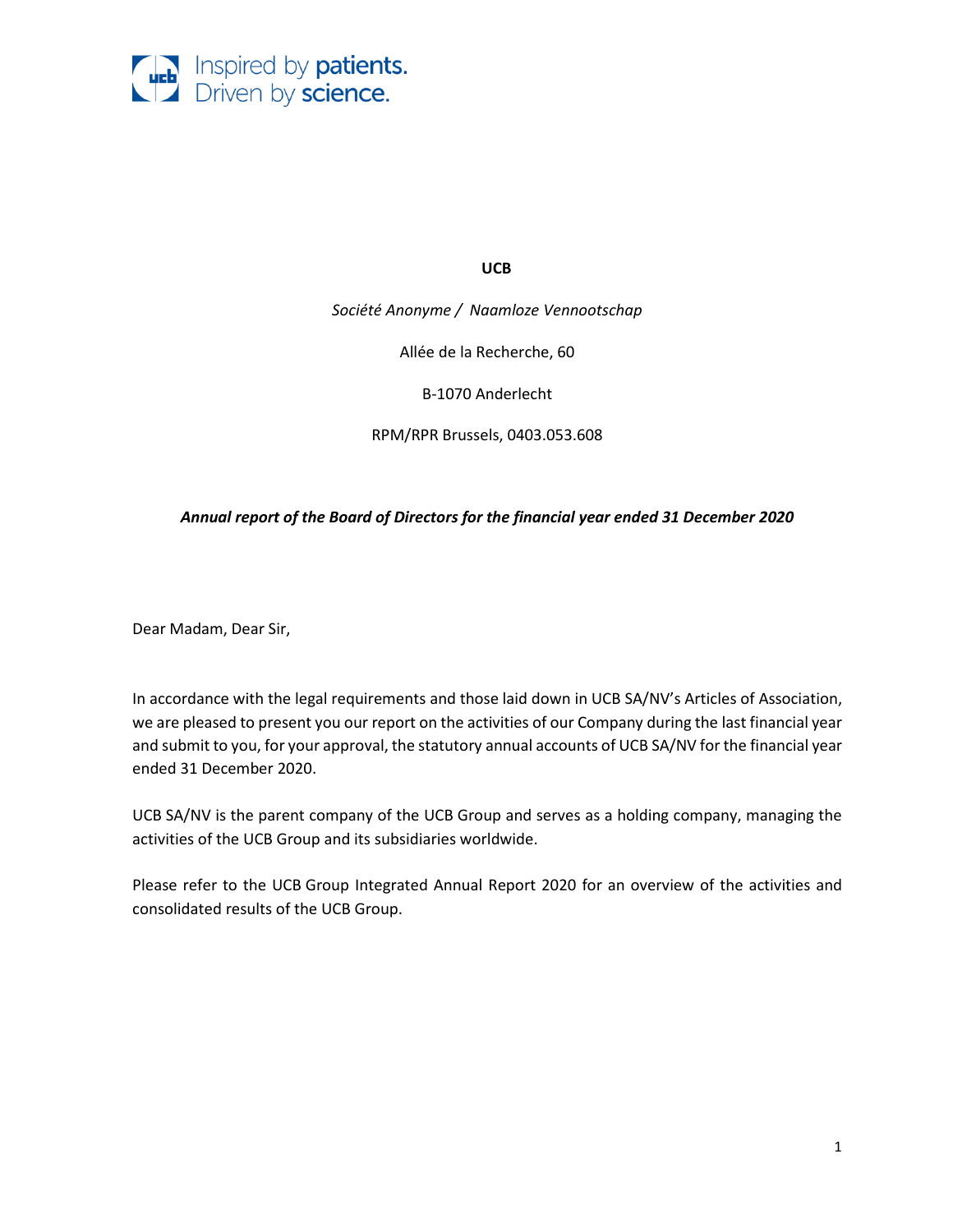

# **1. Major events during the financial year 2020**

# *1.1 Capital increase of UCB Finance N.V.*

On 29 May 2020, the board of directors of UCB Finance N.V., the Dutch affiliate of UCB SA/NV, approved a capital contribution in its US affiliate UCB Holdings Inc. for an amount of \$ 800 million.

To enable UCB Finance N.V. to meet its commitment, UCB SA/NV as main shareholder of UCB Finance N.V. decided on the same day to approve a capital contribution of € 716 million (i.e. \$ 800 million equivalent in euro) in UCB Finance N.V. by means of a share premium contribution with no issuance of new shares.

# *1.2 Capital Increase of UCB Pharma SA/NV*

On 18 December 2020, the shareholders meeting of UCB Pharma SA/NV decided to approve a capital increase in kind through a contribution of a note for an amount of € 5 751 million (composed of a principal amount of € 5 749 million and accrued interests of €2 million) by UCB SA/NV, with issuance of 691 046 183 new shares.

This note was initially issued on 20 November 2020 by UCB Pharma SA/NV and held by UCB Finance N.V., following the share purchase agreement between UCB Finance N.V. and UCB Pharma SA/NV whereby UCB Pharma SA/NV acquired all participations held by UCB Finance N.V. in UCB subsidiaries against a note of € 5 749 million.

Following the capital increase, the total amount of investment in UCB Pharma SA/NV by UCB SA/NV amounts to € 7 551 million.

# *1.3 Liquidation of UCB Finance N.V.*

As part of our continuous efforts to streamline the legal entity structure of the Group and following the reform of the Belgian law in 2018, as a result of which Belgium now also offers a 100% exemption for dividend and capital gains, there was no longer an advantage in keeping a Dutch sub-holding under UCB SA/NV. However, there is still a need for a sub-holding in terms of managing possible potential future impairments in major subsidiaries with a significant inherent risk to avoid volatility at the level of UCB SA/NV.

The shareholders meeting of UCB Finance N.V. approved on 7 December 2020 the following resolutions:

- the initiation of the liquidation of UCB Finance N.V.; and
- the distribution of the note of  $\epsilon$  5 751 million to UCB SA/NV as an advance liquidation proceed (including  $\epsilon$  2 148 million as reimbursement of the participating interest of UCB SA/NV in UCB Finance N.V.). The liquidation will be formally closed in 2021.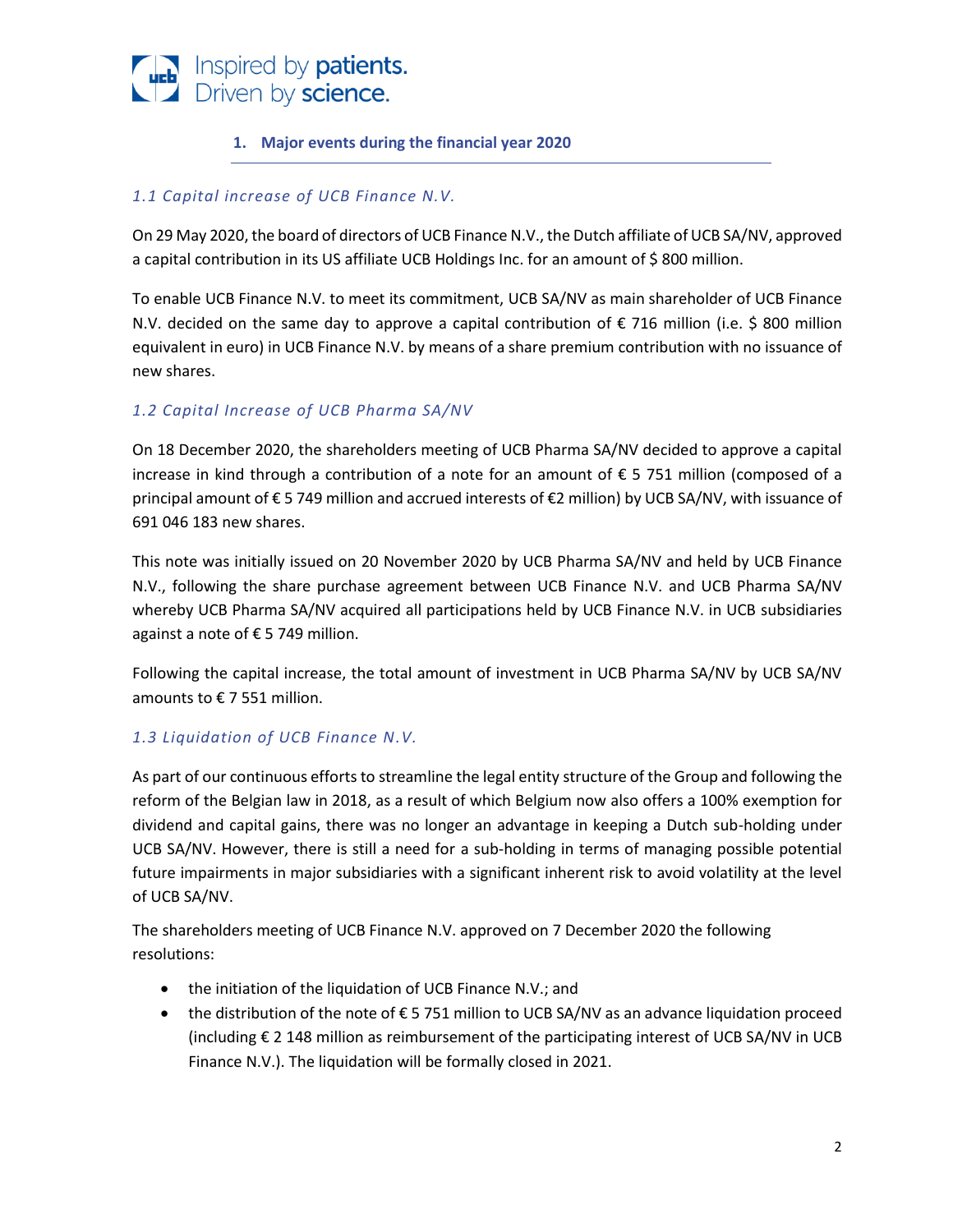

Following these operations, UCB SA/NV recognized a net non-recurring financial income of  $\epsilon$  3 602 millions in 2020.

# *1.4 Capital increase of UCB Pharma Logistics LLC (Russia)*

During 2020, UCB SA/NV participated into a capital increase in its subsidiary UCB Pharma Logistics LLC in Russia for a total amount of RUB 800 million or € 9 million.

## *1.5 Redemption of retail bond*

On 27 March 2020, UCB SA/NV redeemed a retail bond initially issued on 27 March 2013 at its principal amount of € 250 million.

The bond was initially issued at a fixed interest rate of 3.75%.

## *1.6 Issuance of a new private loan*

On 1 October 2020, UCB SA/NV completed the issuance of a € 150 million private placement note with a maturity date on 1 October 2027 at a fixed interest rate of 1.00%.

# *1.7 Pay up capital of subsidiaries*

In order to enable UCB Ventures SA/NV to fulfil its financial obligations in relation to its investments, UCB SA/NV has been requested during 2020 as shareholder of UCB Ventures SA/NV, to further pay up the capital for an additional amount of  $\epsilon$  18 million. After this payment, the total paid-up capital in UCB Ventures SA/NV amounts to € 60 million.

# *1.8 Early termination of hedging and assignment agreements with UCB Fipar SA/NV and transfer of UCB shares held by UCB Fipar SA/NV*

For the period 2014-2019, UCB SA/NV has offered to UCB Fipar SA/NV to hedge and service the relating UCB Share Award Plans, UCB Performance Share Plans and UCB Stock Option Plans and UCB Fipar SA/NV has received compensations for assuming these obligations under those plans.

Following the entry into force of the new Belgian Code of Companies and Associations ("BCCA") and the corresponding Royal Decree on 1 January 2020, UCB SA/NV and UCB Fipar SA/NV agreed early 2020 to no longer assign new stock options and share award plans from UCB SA/NV to UCB Fipar SA/NV and to early terminate the outstanding hedging and assignment agreements, at arm's length conditions.

To compensate the early termination of the existing Stock Option Plan hedging and assignment agreements, UCB Fipar SA/NV paid to UCB SA/NV a fee for the 2 413 984 outstanding stock options under the plans from 2014 to 2019 amounting to € 60 million, for assuming the obligations under these plans.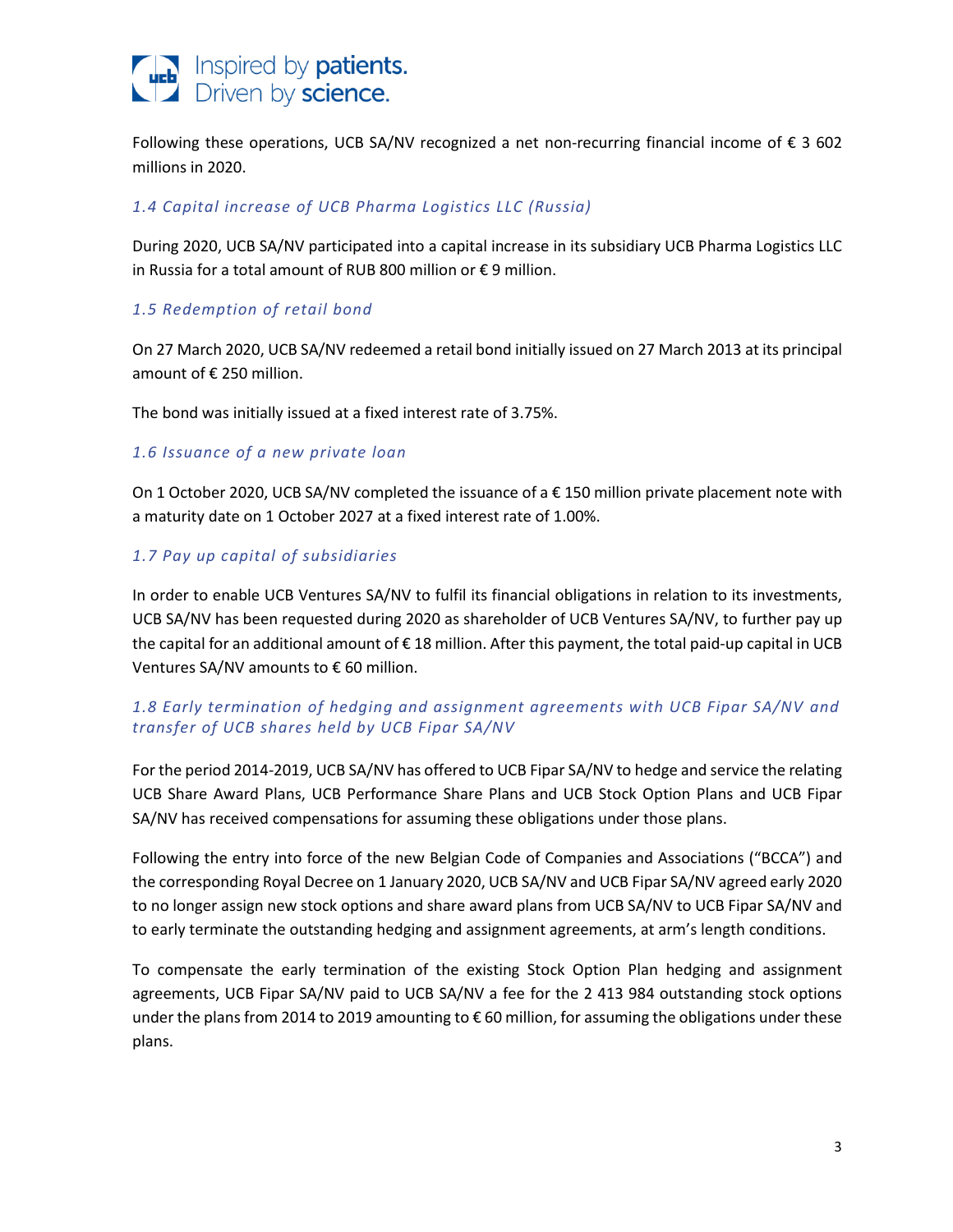

As UCB Fipar SA/NV no longer needed to hold UCB shares to cover its obligations under the hedging and assignment agreements, on 22 May 2020 UCB SA/NV purchased 4 101 306 UCB shares previously held by UCB Fipar SA/NV for an amount of € 335 million.

## *1.9 Transactions in UCB securities*

During 2020, UCB SA/NV acquired 5 301 306 UCB shares (including the UCB shares acquired from UCB Fipar SA/NV under section 1.8) and disposed of 1 570 764 UCB shares.

As a result, on 31 December 2020, UCB SA/NV retained a total of 5 480 222 UCB shares representing 2.82% of the capital and a par value of € 16 million. The amount reported in the balance sheet under the section "own shares" represents € 453 million.

## *1.10 Liquidation of UCB Trading (Malaysia) Sdn. Bhd.*

On 21 October 2020, UCB Trading (Malaysia) Sdn. Bhd. finished his liquidation process. The affiliate will be dissolved in 2021.

The liquidation has not significantly affected the result of UCB SA/NV.

## *1.11 Sale of the Dermira shares*

On 10 January 2020, Dermira Inc. announced a definitive agreement with Eli Lilly to acquire all Dermira shares in a public tender offer for \$18.75 per share in an all-cash transaction. At the moment of the offer, UCB SA/NV owned 1.841.234 shares initially acquired for \$ 20 million.

This operation generated a realized gain on shares amounting to  $\epsilon$  16 million recognized under the nonrecurring financial incomes in the income statement of 2020.

# 1.12 Risk of impairment on the shares held by UCB SA/NV – Impairment test on *participations*

On 31 December 2020, an impairment testing has been performed on the shareholdings of UCB SA/NV. This test resulted in the recognition of impairment charges amounting to  $\epsilon$  3 million related to its affiliate UCB Manufacturing Ireland Ltd.

Additionally, the impairment testing also revealed that the impairment charge of  $\epsilon$  11 million recognized in 2019 on UCB Ventures SA/NV was no longer relevant. Hence, this impairment charge has been fully reversed in 2020.

Both the new impairment charges as well as the reversal of the impairment charges have been recognized in the financial results in the income statement of 2020.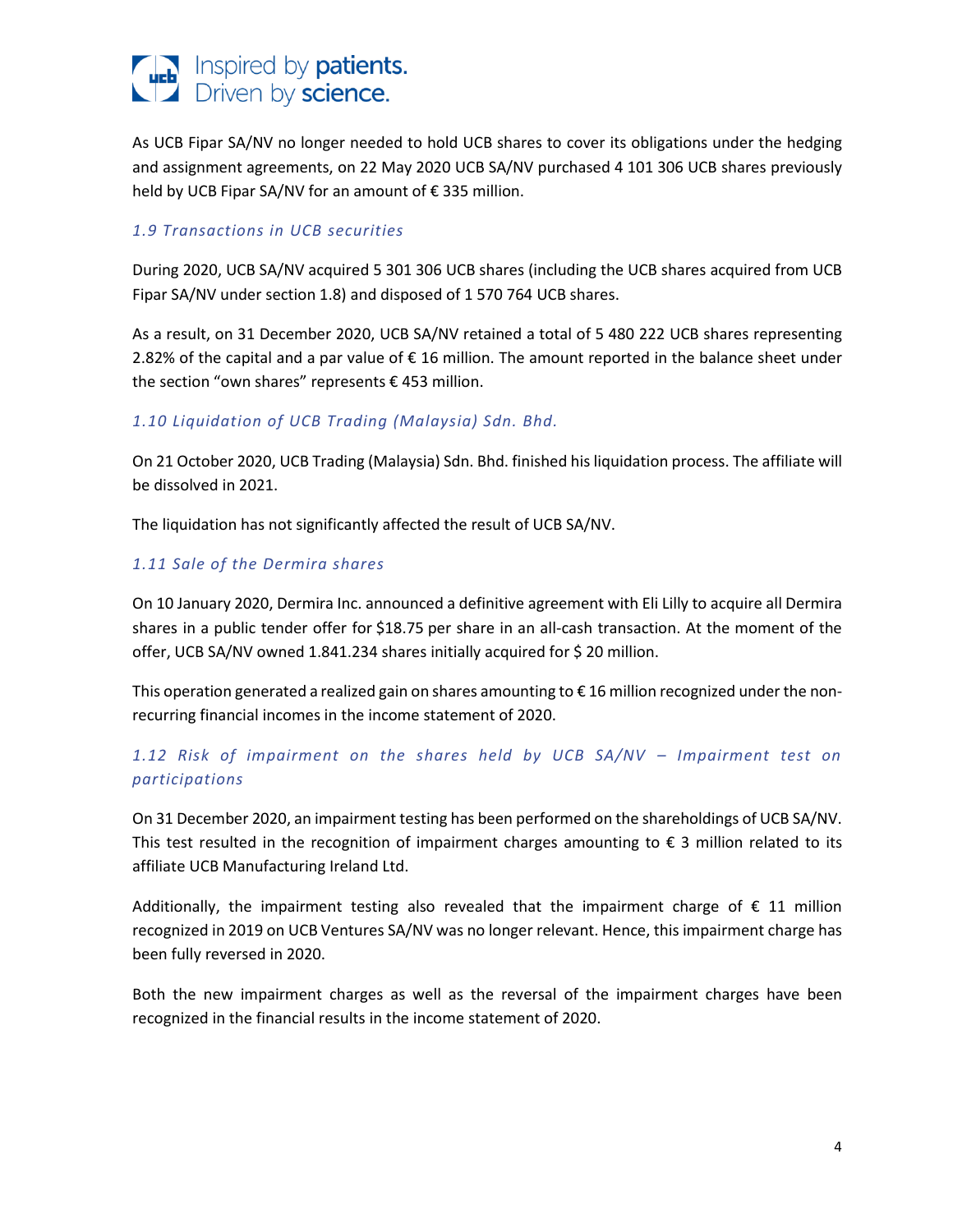

## **2. Change in accounting policies**

There were no changes in the accounting policies in 2020.

# **3. Internal controls in place regarding the establishment of the annual accounts**

The Audit Committee, on behalf of the Board of Directors of UCB SA/NV, assessed the adequacy and effectiveness of the internal control system in detecting fraud, irregularities or infringement of laws, rules and regulations or material control failures on a regular basis. Internal control mechanisms are further described in the UCB Group Integrated Annual Report 2020.

### **4. Major events after the balance sheet date**

On 4 January 2021, UCB SA/NV redeemed an institutional bond initially issued on 4 October 2013 at its principal amount of € 350 million.

The bond was initially issued at an interest rate of 4.125%.

### **5. Conflicts of interest met during the financial year**

There were no transactions or contractual relationships in 2020 between UCB SA/NV, including its affiliated companies, and a member of the Board of Directors giving rise to conflicts of interest (application of article 7:96 of the Belgian Code of Companies and Associations), except as reported in the Corporate Governance Statement included in the UCB Group Integrated Annual Report 2020.

### **6. Financial information**

### *Results at 31 December 2020*

The operations of UCB SA/NV generated in 2020 a net profit of  $\epsilon$  3 790 million after tax compared to € 242 million in 2019.

The evolution in the net profit (increase of  $\epsilon$  3 548 million) is mainly due to: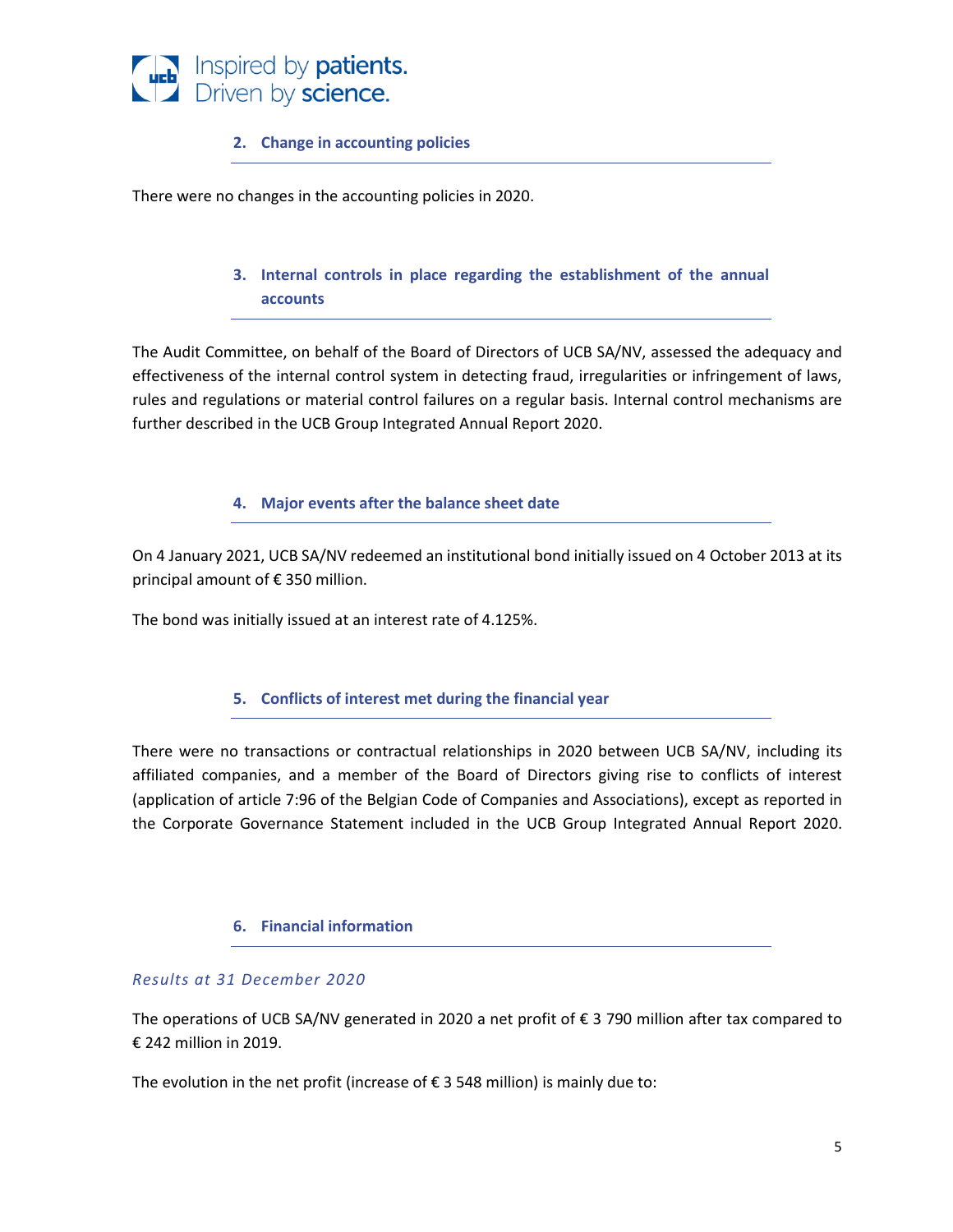

- the increase in other operating incomes for € 30 million mainly due to the increase of the service agreements recharges with the other affiliates;
- the increase of the remuneration, social security and pensions costs for € 8 million mainly due to the increase of salary costs amounting to  $\epsilon$  11 million and the decrease of the variable remuneration;
- the decrease in the provision, to cover the risk of share price changes of long-term incentives granted to the Executive Committee and certain categories of employees, for a total amount of € 5 million following the compensation received from UCB Fipar SA/NV which reduced the risk exposure of UCB SA/NV (please refer to section 1.8);
- the increase in the net financial result of  $\epsilon$  3 513 million as a result of :
	- $\circ$  the decrease of the net recurring financial incomes for a total amount of  $\epsilon$  114 million, mainly due to the absence of dividend from UCB Finance N.V. in 2020 compared to € 220 million in 2019 in addition to the decrease of the interests income for a total amount of € 13 million and respectively the decrease of the interests expense for a total amount of € 4 million, driven by fluctuations of the Euribor rate and the redemption of some bonds (please refer to section 1.5 and section 4);
	- o the increase of the net non-recurring financial income due to the net advance liquidation proceeds of € 3 602 million from UCB Finance N.V. (please refer to section 1.3) in addition to the realized gain on the Dermira shares for € 16 million (please refer to section 1.11) and the reversal of the impairment charges initially recognized in 2019 for € 11 million related to the subsidiary UCB Ventures SA/NV slightly compensated by the recognition of additional impairment charges in 2020 on the Irish affiliate UCB Manufacturing Ireland Ltd. for € 3 million (please refer to section 1.12);
- the increase of the non-recurring operations income for €12 million related to the intra-group transfer from UCB Pharma SA/NV in the framework of the recently introduced tax consolidation regime.

# *Result appropriation*

After taking into account the profits carried forward of € 2 million, the profit available for distribution amounts to € 3 792 million. The Board of Directors proposes the following allocation:

- distribution to the shareholders of a gross dividend of  $\epsilon$  1.27 per share;
- transfer to the available reserves of € 3 500 million; and
- carry forward the balance.

The Board of Directors thus propose to pay, against delivery of coupon no. 24, a gross dividend of € 1.27 per share (giving right to a dividend net of Belgian 30% withholding tax of € 0.889). The aggregate amount to be distributed to the shareholders may fluctuate depending on the number of UCB shares held by UCB SA/NV (own shares) on the dividend approval date, as the UCB shares held by UCB SA/NV (own shares) are not entitled to a dividend. Per 31 December 2020, 189 025 436 UCB shares are entitled to a dividend, representing a total distribution of € 240 million. The Board of Directors will communicate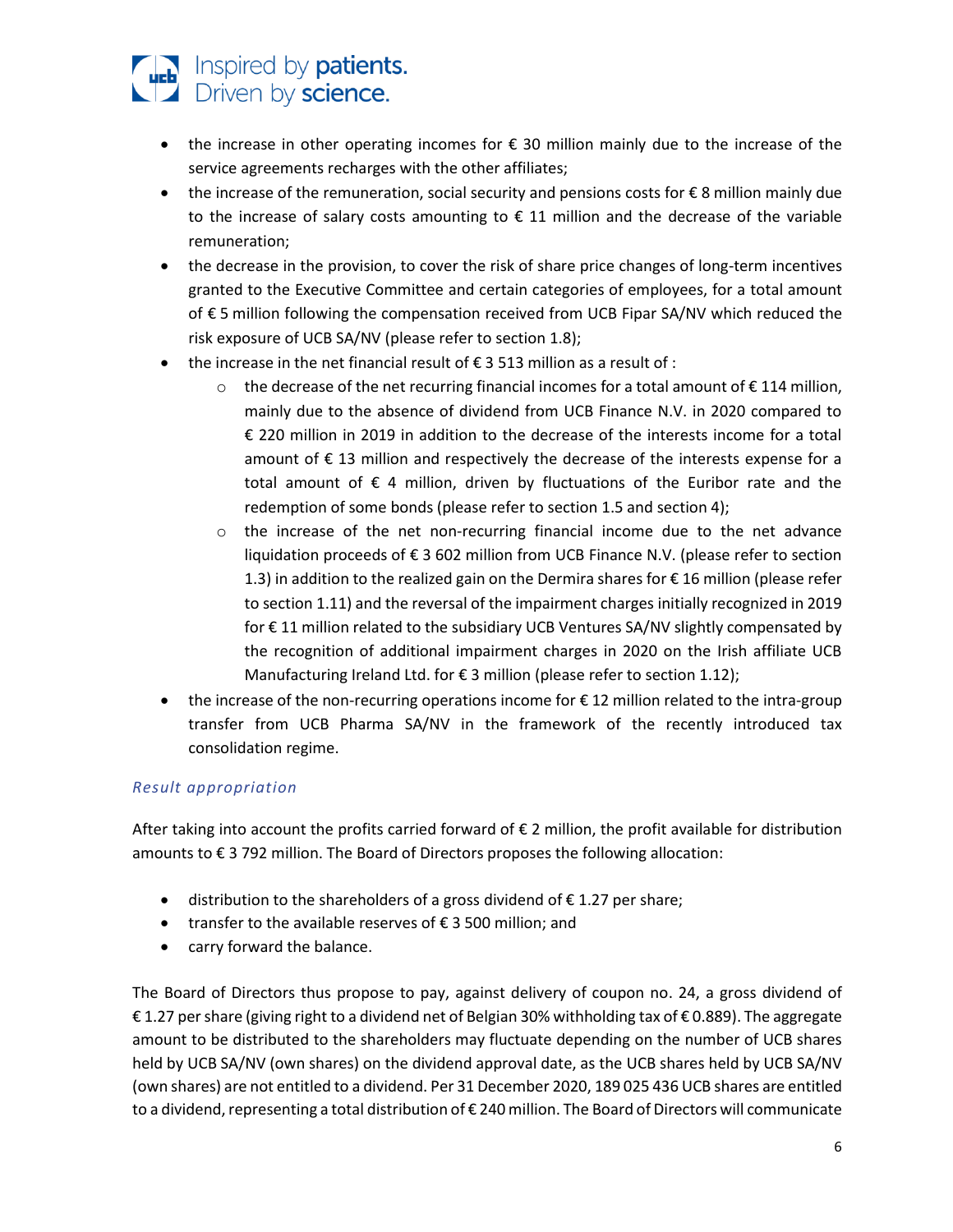

at the General Meeting the total number of UCB shares entitled to the 2020 dividend and will submit the aggregate amount to be distributed to the shareholders for approval. The annual accounts of 2020 will be adapted accordingly.

Subject to the approval of the proposed dividend distribution by the General Meeting, coupon no. 24 will be payable as from 4 May 2021.

In accordance with the law, we request you to grant discharge to the Directors and the Statutory Auditor for the performance of their duties during the financial year ended 31 December 2020.

# *Balance Sheet items at 31 December 2020*

On the balance sheet of UCB SA/NV at 31 December 2020, the total assets and liabilities amount to € 11 390 million, as compared to € 6 867 million at 31 December 2019.

The variation on the balance sheet is mainly driven by:

- the increase of participating interests in affiliates of € 4 353 million as a result of the capital increase in kind of UCB Pharma SA/NV for € 5 751 million (please refer to section 1.2), the capital call of UCB Ventures SA/NV for  $\epsilon$  18 million (please refer to section 1.7), the capital increase of UCB Pharma Logistic LLC in Russia for € 9 million (please refer to section 1.4) and the reversal of impairment charges on shares for  $\epsilon$  11 million (please refer to section 1.12) compensated by the liquidation of UCB Finance N.V. with a decrease of the investment for  $\epsilon$  2 148 million (including the capital increase of € 716 million made earlier this year) (please refer to section 1.1);
- the decrease of the enterprises linked by participating interests for  $\epsilon$  15 million following the divestment of the Dermira shares (please refer to section 1.11);
- the increase of the long-term intra-group receivable for €447 million due to the reclassification of the receivable with Celltech for £ 400 million from the short term intercompany receivable position to the long term intercompany receivable position following the extension of the loan facility;
- the increase of the investments in own shares for a total amount of € 356 million as a result of the acquisition of 5 301 306 UCB shares and disposal 1 570 764 UCB shares in 2020 (please refer to section 1.9).
- the decrease of the deferred charges for  $\epsilon$  33 million mainly due to the deferral of the premium paid in 2016 for the assignment of the intra-group receivables for € 18 million in addition to recognition of the legal fees related to internal projects that were deferred from 2019 for € 4 million in addition to the decrease of the accrued interests income for € 9 million;
- the decrease in the provision, to cover the risk of share price changes of long-term incentives granted to the Executive Committee and certain categories of employees, for a total amount of € 9 million following the compensation received from UCB Fipar SA/NV which reduced the risk exposure of UCB SA/NV (please refer to section 1.8);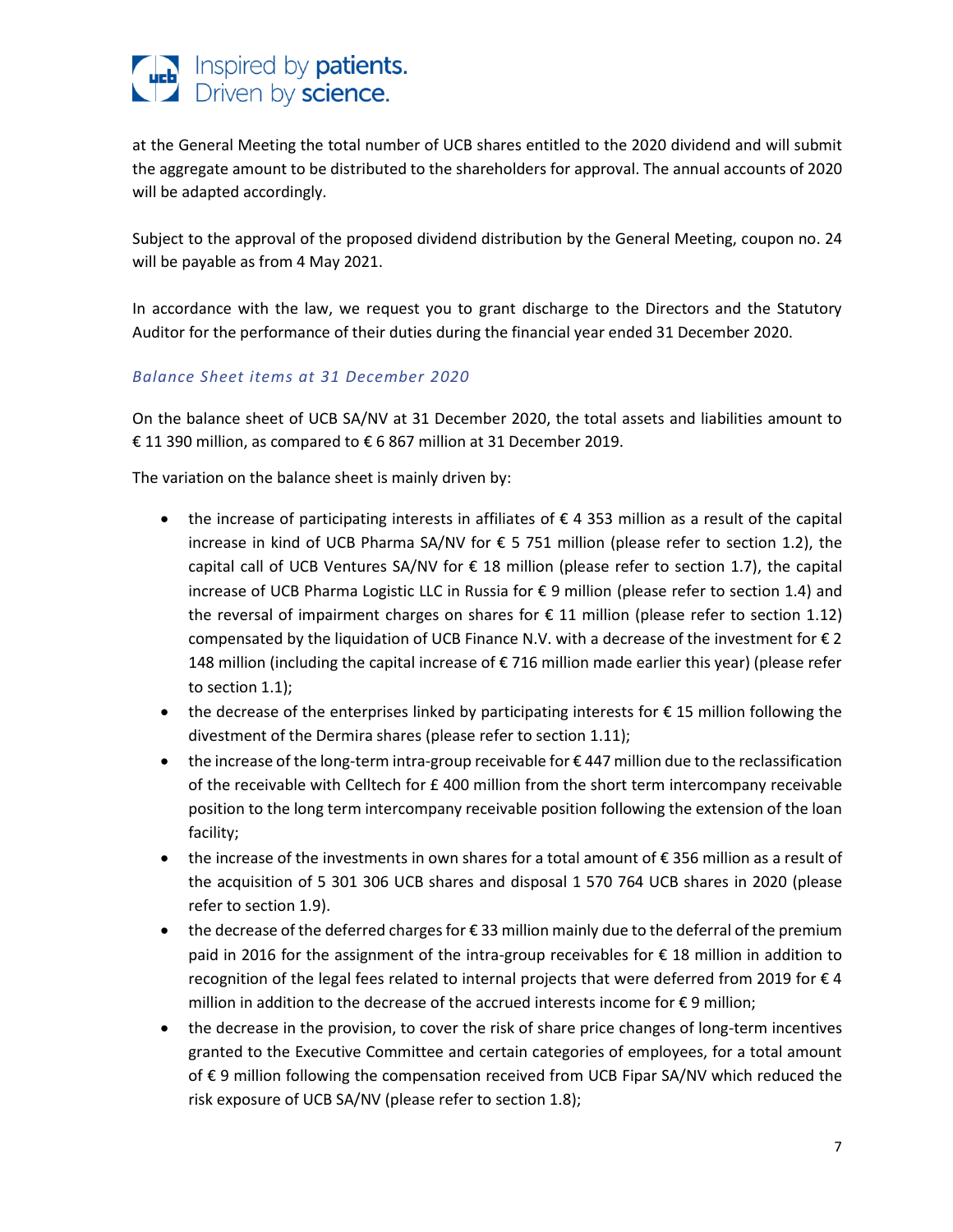

- the reclassification of the bond amounting to € 350 million with maturity date in January 2021 from the long-term debt position to the short-term debt payable within the year position compensated by the redemption of the € 250 million bond that matured in 2020;
- the issuance of an intra-group payable towards UCB Biopharma SRL/BV with a term of 7 years for  $\epsilon$  716 million recognized under the other loans payable after more than one year and intended to fund the capital increase of UCB Finance N.V. (please refer to section 1.1) in addition to the issuance of a private loan with a term of 7 years for € 150 million (please refer to section 1.6);
- the increase of the accruals and deferred incomes for € 60 millions related to the compensation received from UCB Fipar SA/NV for assuming the obligations on the outstanding plans from 2014 to 2019 (please refer to section 1.8).

# **7. Changes to the composition of the Board**

Please refer to the Corporate Governance Statement in the UCB Group Integrated Annual Report 2020 for the changes in the Board composition in 2020 as well as the proposals for changes to the composition in 2021.

The mandate of PwC Réviseurs d'entreprises SRL as statutory auditor expires at the end of the general meeting of shareholders of 29 April 2021.

Upon the recommendation of the Audit Committee, which has been presented to and approved by the Works Council, the Board of Directors will propose to the General Meeting to appoint Mazars Bedrijfsrevisoren - Réviseurs d'Entreprises CVBA, having its registered office at Berchemstadionstraat 78, 2600 Antwerp in Belgium and with company number 0428.837.889, as statutory auditor for a term of 3 years, up to and including the General Meeting convened to resolve on the annual accounts for the financial year ended 31 December 2023.

The representative of Mazars Réviseurs d'Entreprises - Bedrijfsrevisoren will be Mr Anton Nuttens, registered auditor.

# **8. Financial instruments, risks of credit, risks of liquidity and risks of treasury**

Please refer to the UCB Group Integrated Annual Report 2020, "Notes to the Consolidated Financial Statements", "Financial Risks Management".